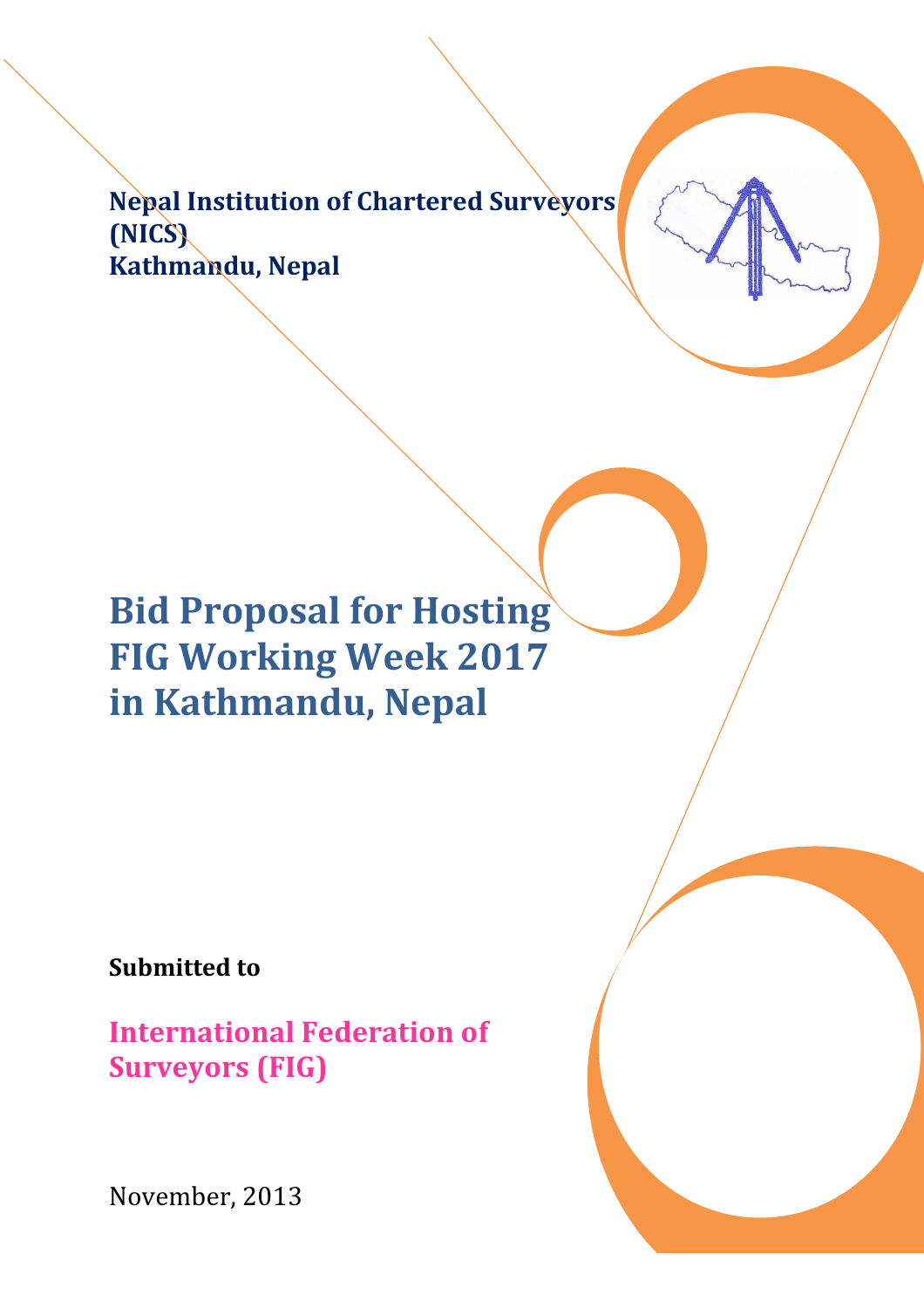नेपाल इन्स्टिच्युसन अफ चार्टर्ड सर्नेयर्स **NEPAL INSTITUTION OF CHARTERED SURVEYORS** 

**Dr. y. का. काठ. दर्ता नं.:- १९१६/१०६** समाज कल्याण परिषदः-१५०१९ पत्र संख्याः

Kath. Reg. No.1126/2008<br>Social Welfare Council:25021

November 29, 2013

To

#### **The President International Federation of Surveyors (FIG) Copenhagen, Denmark**

Dear Sir,

It is with great pleasure and honor that we express our intention to bid for the privilege to host the FIG Working Week 2017 in Kathmandu, the capital city of beautiful Himalayan country in Nepal. This is the second attempt from us, most probably the only organization from South Asian country, to host an event of such kind. Our first attempt was to bid for hosting the week in 2015. Nepal, being the safest and attractive destination for international visitors in South Asia, deserves strong candidacy in this context. Furthermore, strong willingness form the government agencies, professional organizations and universities including Survey Department, the National Mapping Organization of the country, Land Management Training Center, Kathmandu University (School of Engineering), Tribhuwan University (Institute of Engineering), Nepal Surveyors' Association, Nepal Remote Sensing and Photogrammetric Society (NRSPS), and Nepal GIS Society (NEGISS) to support this event has boosted up our confidence to successfully organize the event.

We look forward to be given this immense privilege to host the FIG Working Week 2017 and will do all that is within our capability to ensure 'the best value of money', professionally rewarding, pleasant and memorable experience to all the participants of the event.

Thank you.

Yours sincerely,

Burdhi Shreetza

**Buddhi Narayan Shrestha President Nepal Institution of Chartered Surveyors (NICS)**

KMC 10 Baneswor, Kathmandu Nepal, GPO Box No. 6769, Tel No. 4477106, E-mail: bhumap@wlink.com.np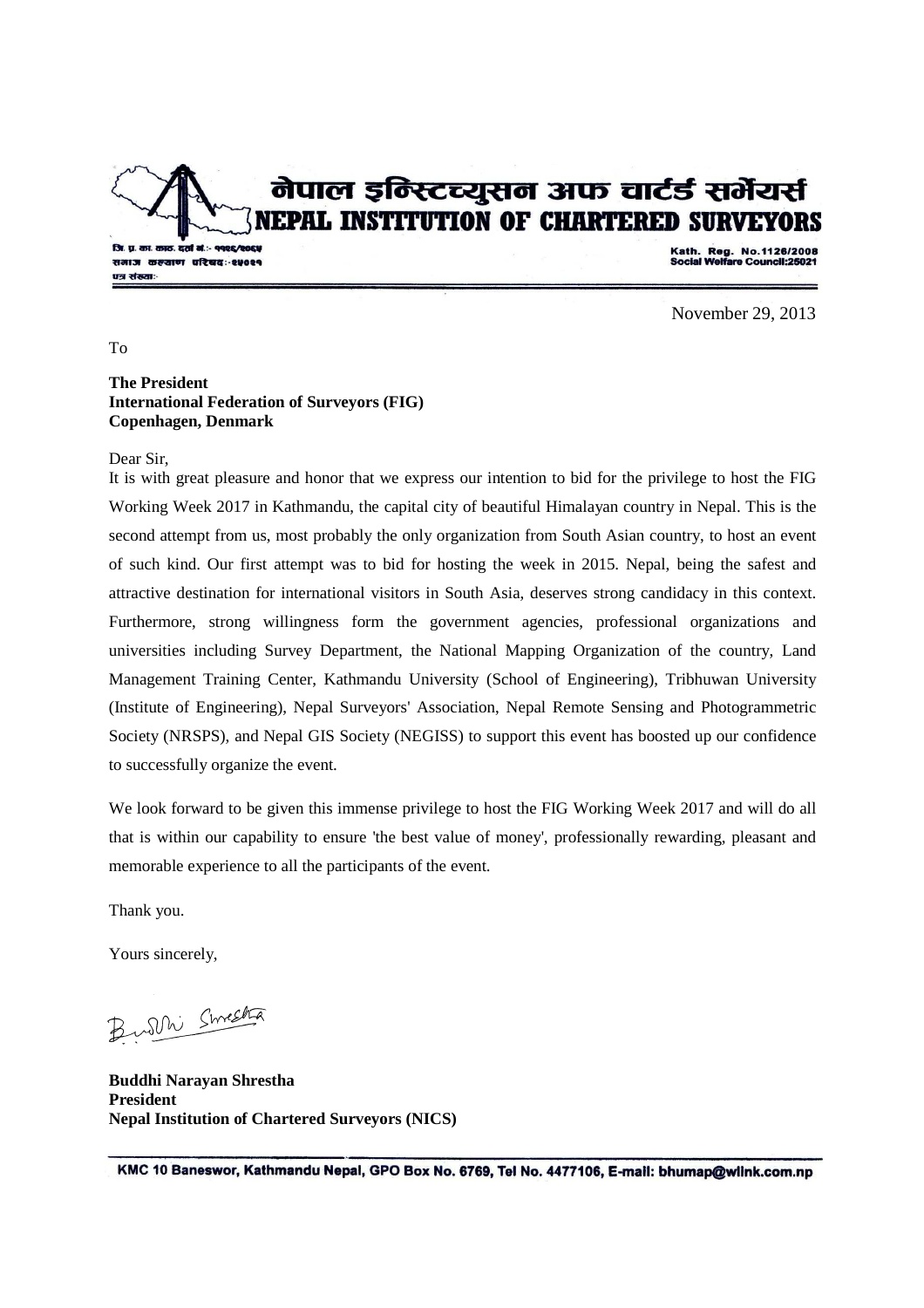### Bid Proposal to Host FIG Working Week 2017

International Federation of Surveyors (FIG) has announced a call for bid to host FIG Working Week 2017. In this context, Nepal Institution of Chartered Surveyors (NICS) has expressed its interest to host the week in Kathmandu, the capital city of Nepal, and has submitted this proposal.

### Hosting Organization: Nepal Institution Chartered Surveyors (NICS)

Nepal Institution of Chartered Surveyors (NICS) is an association of licensed surveyors of Nepal licensed under the provision of Article 11(E) of Land (Surveying and Mapping) Act, 1963. It was established in 2008 aiming to contribute in professional development in the country along with professional security of its members. The association is dedicated and determined to follow up the code of conduct, norms, standard and specification set by the concerned government department and organization. Furthermore, NICS is the only professional association that is a member association of International Federation of Surveyors (FIG) in Nepal.

### The Country Context

Federal Democratic Republic of Nepal is a landlocked Himalayan country in South Asia, surrounded by China in the North and India in the East, South and West. The country has the area of  $147,181$  Km<sup>2</sup>. Preliminary result of the census 2011 shows the population of the country as 26.6 million. The country is in the stage of restructuring. Administratively, the country is currently divided into 5 Development Regions, 14 Zones, 75 Districts, 58 Municipalities/ 3913 Village Development Committees. The country has heavenly countryside. It has multi-lingual, multi-ethnic, and diverse culture. The country is famous for Mt. Everest and the birth place of Lord Buddha. There are about 5000 surveyors practicing in the government and private sector in the country.

# Rationale of Hosting FIG Working Week in Nepal

Nepal is the safest destination for international visitors in South Asian region. Even during the time of a decade long violent conflict in the country that lasted till 2006, it was a safe place to visit for international visitors. The country hosted 23<sup>rd</sup> Asian Conference on Remote Sensing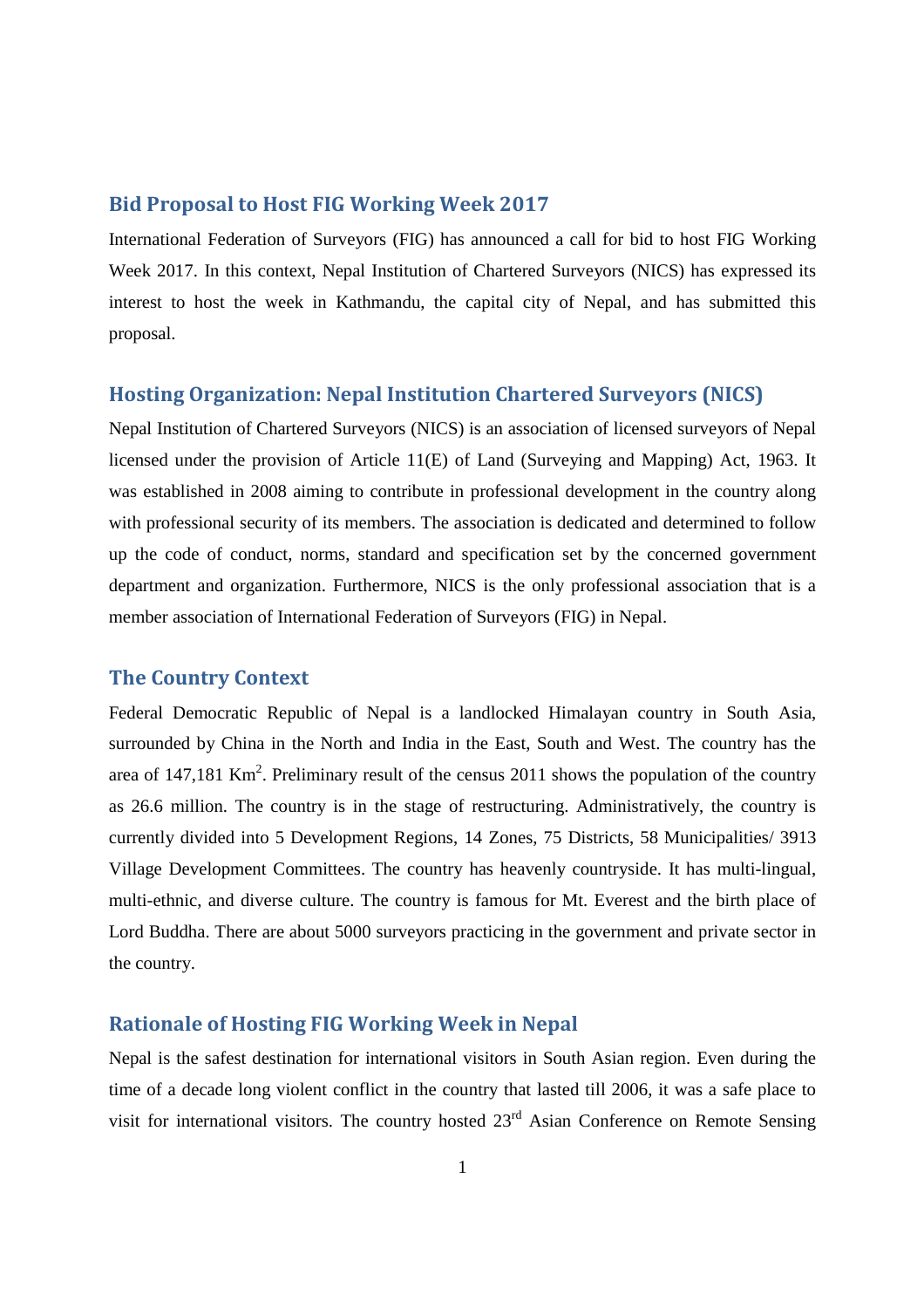(ACRS) in 2002 with grand success, at the time when the country was suffering from the violent conflict. After the reinstatement of peace in 2006, the country is progressing towards socio economic developing of the country. The country is not only a safe place for visit but also a country of attractive touristic destination. On the other hand, no any FIG event has been conducted in South Asian Region until now. Therefore, the country deserves sufficient rationale to host the event.

### Introduction to the Hosting City, Kathmandu

Kathmandu is the capital city of Nepal. The city is the largest metropolitan city of the country. The city stands at an elevation of approximately 1,400 metres in the bowl-shaped valley in central Nepal surrounded by four major hills, namely: Shivapuri, Phulchowki, Nagarjun and Chandragiri. Kathmandu valley is part of three districts, Kathmandu, Lalitpur and Bhaktpur districts. The city is the nerve centre of the country's economy. With the most advanced infrastructure among urban areas in Nepal, Kathmandu's economy is tourism centric. The city's rich history is nearly 2000 years old, as inferred from an inscription in the valley. It has historic temples with pagodas, temple of living goddess *Kumari*, attractive places, historical palaces, etc. The climate of the city is fairly pleasant. Average temperature in the months of April/May is about 12 $\mathrm{^{0}C}$  to 28 $\mathrm{^{0}C}$ , which is one of the peak touristic seasons of the country.

# Supporting Organizations

Following organizations have shown their strong willingness to support the event:

- a) **Survey Department**: Survey Department, under the Ministry of Land Reform and Management, is the National Mapping Organization of Nepal. The department is also an affiliate member of FIG. The department is the organization with the largest numbers of surveyors. (www.dos.gov.np )
- b) **Land Management Training Center**: Land Management Training Center is also an organization under the Ministry of Land Reform and Management. The center produces surveyor by conducting various kinds of training courses. The center is an academic member of FIG. (www.lmtc.gov.np)
- c) **Kathmandu University, Department of Civil and Geomatics Engineering**: Kathmandu University is the first university in Nepal to conduct academic course in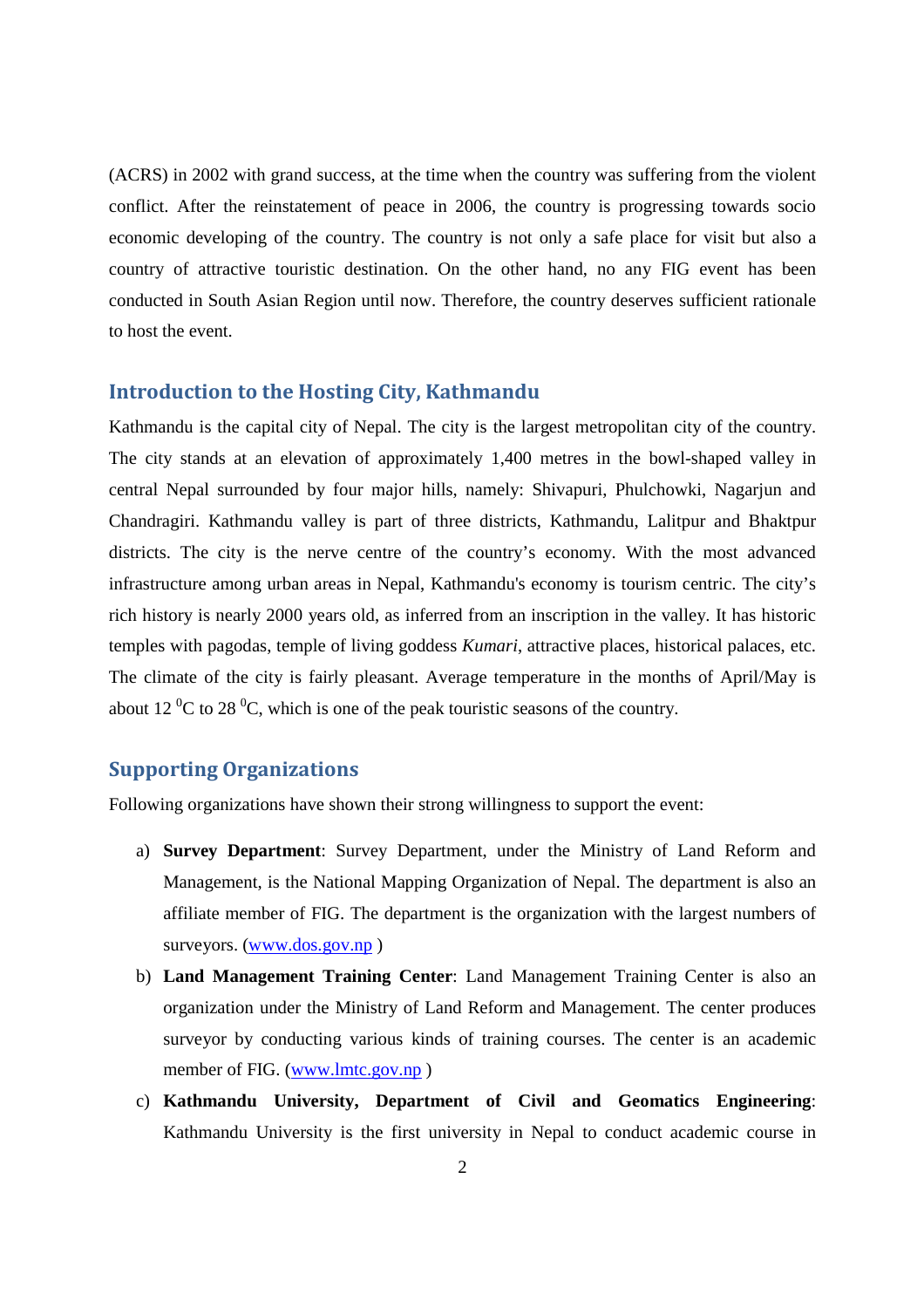Geomatics Engineering in the country. The university conducts undergraduate level courses in Geomatics Engineering and produces about 25 survey graduates each year. The university has launched Master's in Land Administration course since last year, in collaboration with the Ministry of Land Reform and Management of the Government of Nepal. This course is also being supported by the University of Twente, Faculty of Geoinformation Science and Earth Observation, ITC, the Netherlands. (www.ku.edu.np )

- d) **Institute of Engineering, Tribhuwan University**: The Institute of Engineering(IOE) was founded in 1930 as Nepal's first technical school and reformed to present shape in 1972. The institute is one of the major wings of the Tribhuwan University, the oldest national university in the country. The institute is producing outstanding engineering technicians and engineers for more than 80 years. The Institute has launched Bachelor of Engineering in Geomatics course since this year. Recently, the institute has organized International Workshop on Advanced Geospatial Technologies for Sustainable Environment and Culture (as an event of ISPRS, Technical Commission VI, Education and Outreach, Working Group 6) in the beautiful city of Pokhara. (www.ioe.edu.np)
- e) **Nepal Surveyors' Association (NESA)**: Nepal Surveyors' Association is the first government registered professional organization in surveying and mapping domain. It was established in 1991. Any surveyor having at least one year's training on surveying can be a member of this association. Currently, it has more than 2000 members working in different capacities, ranging from assistant surveyors to high level government officials, throughout the country. Involvement of this association in organizing the event will help increasing the national participants in the event.
- f) **The International Centre for Integrated Mountain Development (ICIMOD)**: The International Centre for Integrated Mountain Development (ICIMOD) is a regional intergovernmental learning and knowledge sharing centre serving the eight regional member countries of the Hindu Kush Himalayas Afghanistan, Bangladesh, Bhutan, China, India, Myanmar, Nepal, and Pakistan – and based in Kathmandu, Nepal. ICIMOD aims to assist mountain people to understand these changes, adapt to them, and make the most of new opportunities, while addressing upstream-downstream issues. The center supports regional transboundary programmes through partnership with regional partner institutions, facilitate the exchange of experience, and serve as a regional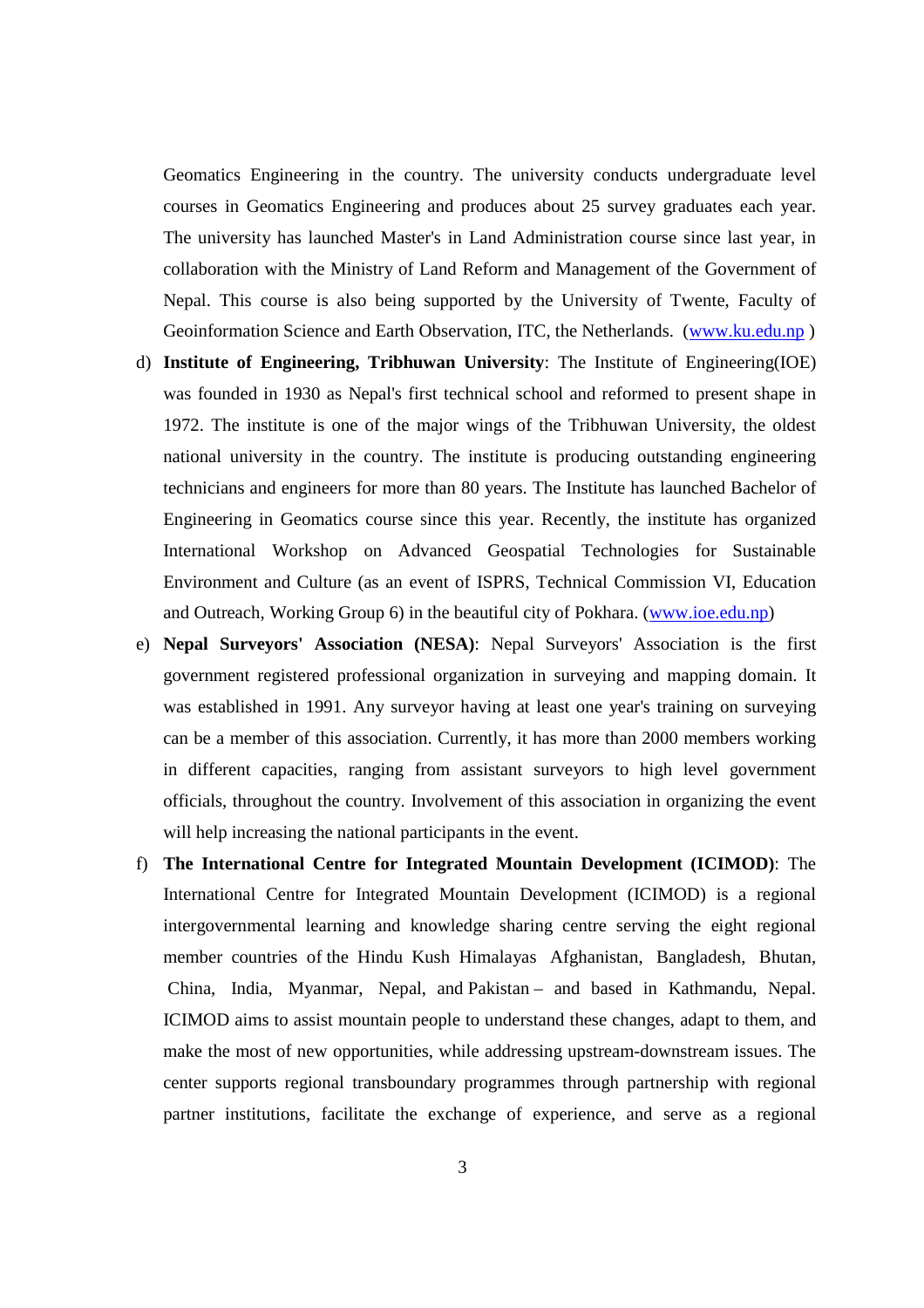knowledge hub. It strengthens networking among regional and global centres of excellence. Overall, the ICIMOD is working to develop an economically and environmentally sound mountain ecosystem to improve the living standards of mountain populations and to sustain vital ecosystem services for the billions of people living downstream now, and for the future. ICIMOD has an experience of organizing different kinds of international level conferences and workshops. (http://www.icimod.org)

- g) **Nepal Remote Sensing and Photogrammetric Society (NRSPS)**: Nepal Remote Sensing and Photogrammetric Society (NRSPS) is a non-profit organization of scientists and professionals practicing Remote Sensing and Photogrammetry, and is committed to promoting the use of these emerging technologies for the benefit of the society. The society is a member association of International Society of Photogrammetry and Remote Sensing (ISPRS). The society organizes workshops, talk programs and awareness programs at national level.
- h) **Nepal GIS Society (NEGISS)**: Nepal GIS Society is a non-profit forum of GIS professionals and users in Nepal registered under the Government of Nepal on July 22, 1995. The inception of the Society is attributed to the felt needs of GIS professionals for a common forum for advancing the use and for sharing professional experiences in addition to dedicating to larger mandate of engaging on advocacy for optimized management of spatial data resources among others. Since the establishment the Society, it has been working for the development of GIS awareness activities and its application in the country.

# Fee Structure

Fee structure has been proposed as follows:

#### **a) International Participants**

| <b>Early Registration Fees</b> |              |                 | <b>Late Registration Fees</b> |                |                 |
|--------------------------------|--------------|-----------------|-------------------------------|----------------|-----------------|
| Conference                     | Accompanying | <b>Students</b> | Conference                    | Accompanying   | <b>Students</b> |
|                                | Person       |                 |                               | Person         |                 |
| <b>USD 600</b>                 | USD 250      | <b>USD 200</b>  | USD 800                       | <b>USD 300</b> | <b>USD 250</b>  |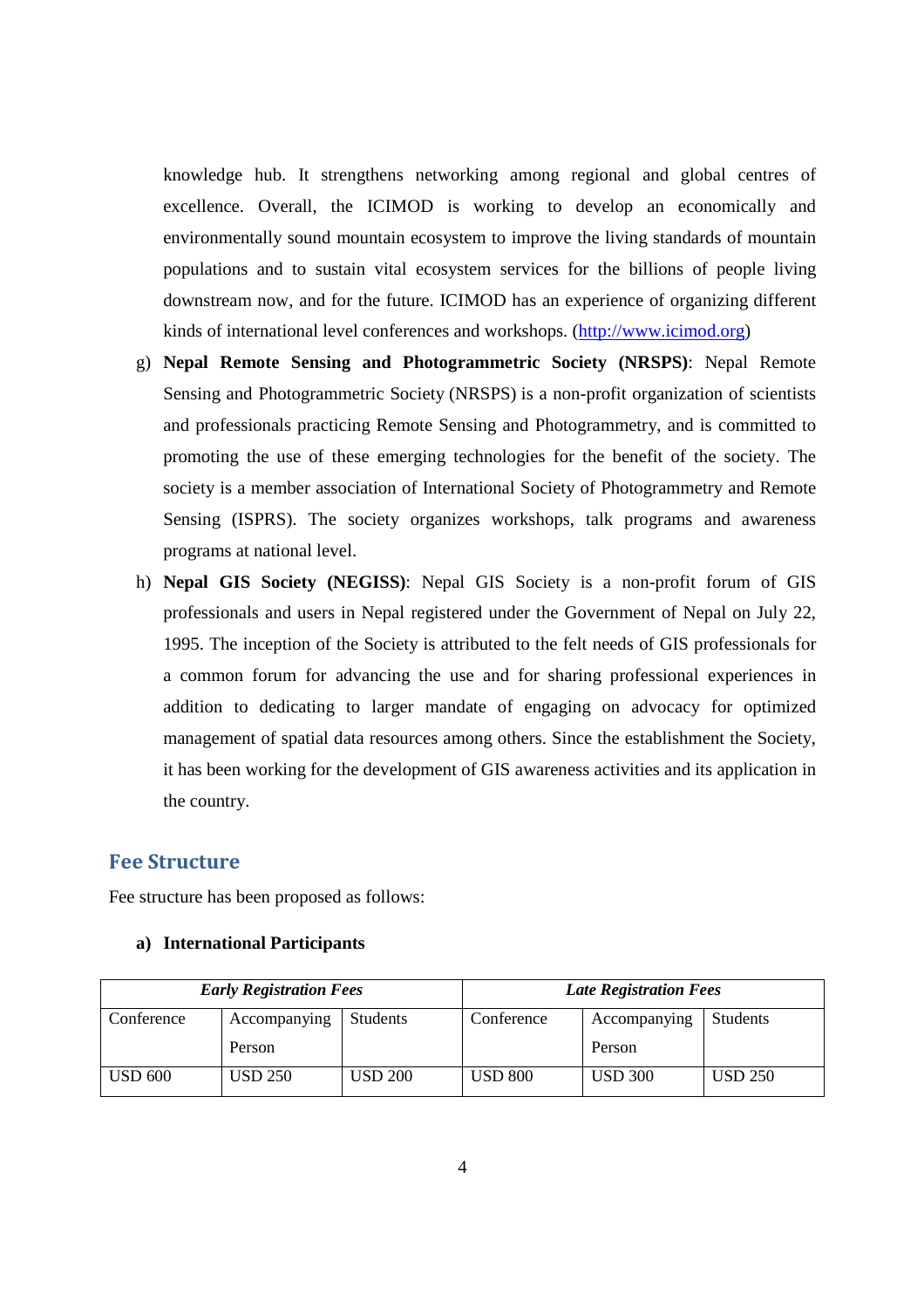#### **b) Nepalese Participants**

| <b>Early Registration Fees</b> |                         |                 | <b>Late Registration Fees</b> |              |                 |
|--------------------------------|-------------------------|-----------------|-------------------------------|--------------|-----------------|
| Conference                     | Accompanying            | <b>Students</b> | Conference                    | Accompanying | <b>Students</b> |
|                                | Person                  |                 |                               | Person       |                 |
| NRs. 10,000                    | NR <sub>s</sub> . 2,500 | NRs. 3,000      | NRs. 12,500                   | NRs. 3,000   | NRs. 5,000      |

Full registration fee and students' registration fee are planned to include admission to the General assemblies, all technical sessions, exhibition, welcome reception, coffee breaks, and conference stationeries. For the technical and social tours and Farewell banquet participants are to register and pay separately. The fee for social tour in Kathmandu Valley will be approximately about USD 50 per person whereas the farewell banquet will be charged approximately USD 30. Site tour to the most beautiful city of the country, Pokhara, and the birth place of lord Buddha, Lumbini, can be arranged. Interested participant will be requested to register before a week of the event. The cost will depend upon the number of participants. The prices can vary depending upon the number of participants. Furthermore, USD 15 will be included in the registration fee of the International participants for FIG Foundation. Donations for FIG Foundation are always welcome. Free registrations will also be offered as per the FIG decisions and agreements. An amount equivalent to 2% of the early registration fees will be allocated to subsidize the participation or waving the registration fee of presenter(s) of peer reviewed paper(s) from the developing country or under representative group or students. NICS will also explore sponsorship or financial support from the government organizations in the country. The royalties will be shared by NICS and FIG on fifty-fifty basis. The budgetary issues can be further negotiated with the FIG.

### Expected Participants

Following is the expectation of participants. However, the expectation does not have any scientific basis.

- International Participants with Full Registration Fee: 500
- Accompanying participants: 50
- International Students: 100
- Local Participants: 500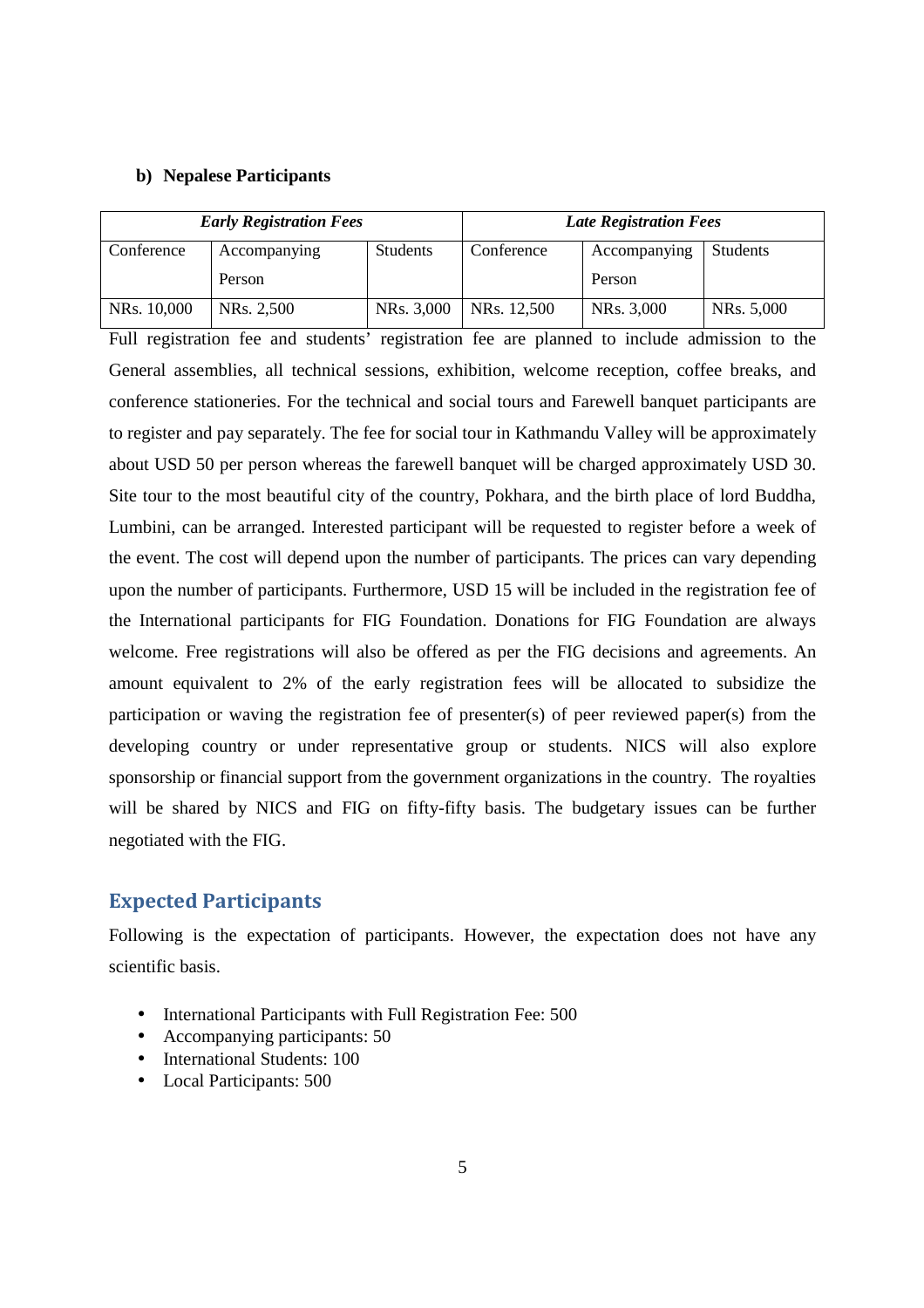# Venue

The proposed venues for the event are:

#### a) **Birendra International Convention Center (BICC)**. This center is located at the center of

Kathmandu Valley. Currently, the center is rented by the Constituent Assembly and Legislative Parliament of the country. The center has state-of-the-art facilities for conferences and conventions with sophisticated audio, video, lighting, communications, catering,





ventilation and parking facilities. In 2002, 23<sup>rd</sup> Asian Conference on Remote Sensing (ACRS) was organised in this center. This center meets all the requirements to organize FIG events.

b) **Soaltee Crown Plaza**. Soaltee Crown Plaza, a five



surrounded by manicured gardens and with views of the mountain ranges. The hotel has sufficient facilities to organize international event like FIG Working Week.

## Proposed Date

Second Week of April, 2017.

# Arrangement during the Working Week

The activities during the working week including opening ceremony, technical conferences, meeting, social tours, exhibitions, social events, closing ceremony will be organized as scheduled by FIG. The organizing committee will make possible best effort to bring the President or the